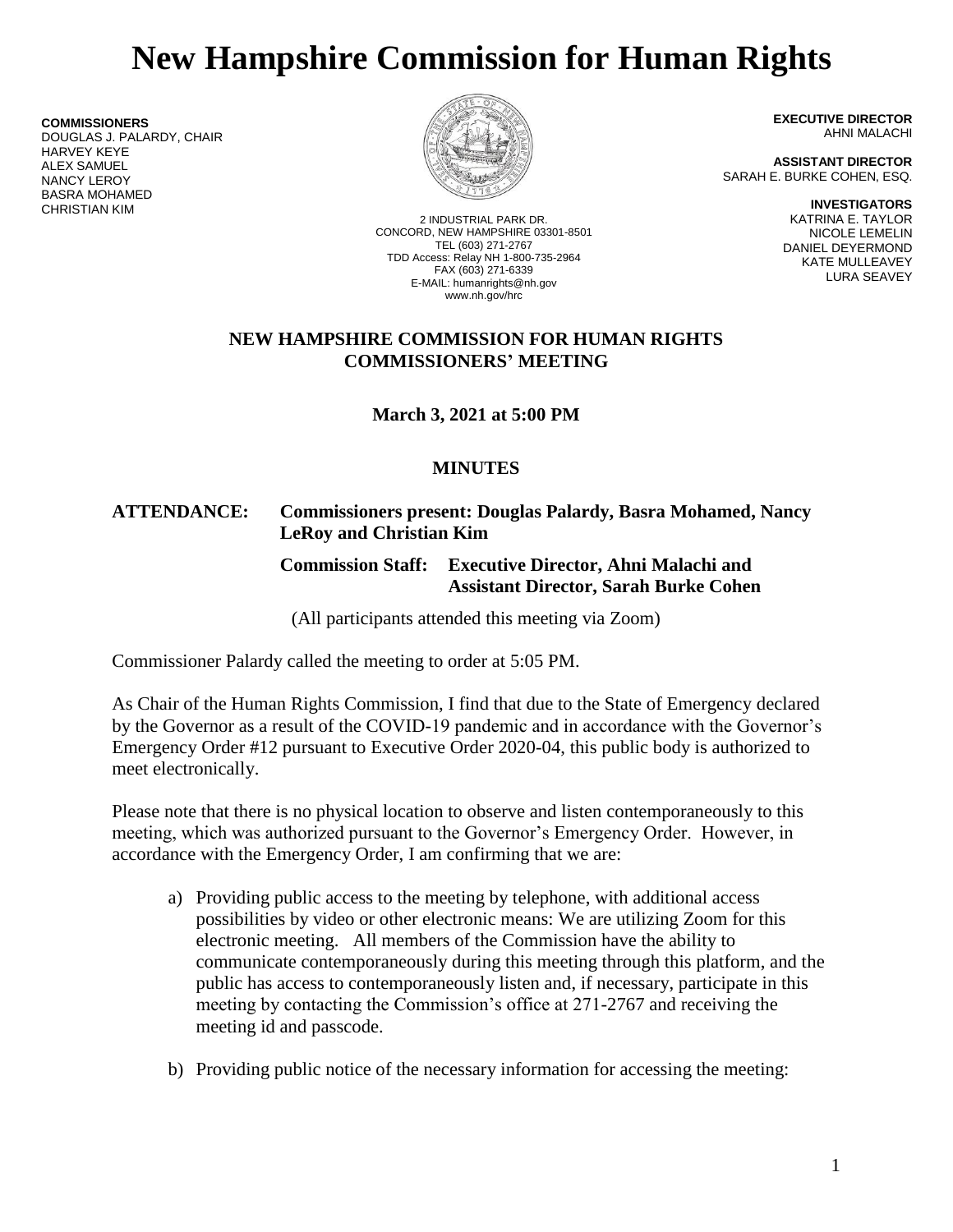We previously gave notice to the public of the necessary information for accessing the meeting, including how to access the meeting telephonically. Instructions have also been provided on the website of the Commission for Human Rights at <nh.gov/hrc>.

- c) Providing a mechanism for the public to alert the public body during the meeting if there are problems with access. If anybody has a problem, please call 271-2767 or email at: <humanrights@nh.gov>.
- d) Adjourning the meeting if the public is unable to access the meeting. In the event the public is unable to access the meeting, the meeting will be adjourned and rescheduled.

Please note that all votes that are taken during this meeting shall be done by roll call vote.

Let's start the meeting by taking a roll call attendance. When each member states their presence, please also state whether there is anyone in the room with you during this meeting, which is required under the Right-to-Know law."

> Commissioner Palardy: home, alone; Commissioner LeRoy: home alone; Commissioner Keye: home, alone; Commissioner Mohamed: office, alone; Commissioner Kim: home; alone;

## **1. PUBLIC COMMENT**

Commissioner Palardy asked if anyone from the public was present and wished to make public comment. There was no response.

## **2. APPROVAL OF FEBRUARY MEETING MINUTES**

Commissioner LeRoy moved and Commissioner Keye seconded a motion to approve the February minutes. Roll call: Commissioner Palardy - yea; Commissioner Keye —yea; Commissioner LeRoy - yea; Commissioner Kim—yea; Commissioner Mohamed —yea. The motion carried.

#### **3. OFFICE UPDATES**

Commissioner LeRoy requested an update on legislation. She will send Director Malachi her questions and input. Director Malachi will send out an update of the status of relevant legislation to the Commissioners.

Director Malachi stated the 2 part-time positions have been posted. The part-time secretary and part-time paralegal. Those positions have closed and were opened both internally and externally. The applicants are being certified and interviews will be scheduled to occur virtually with Director Malachi and Assistant Director Burke Cohen. The goal will be to get those positions hired and starting as soon as possible. In addition,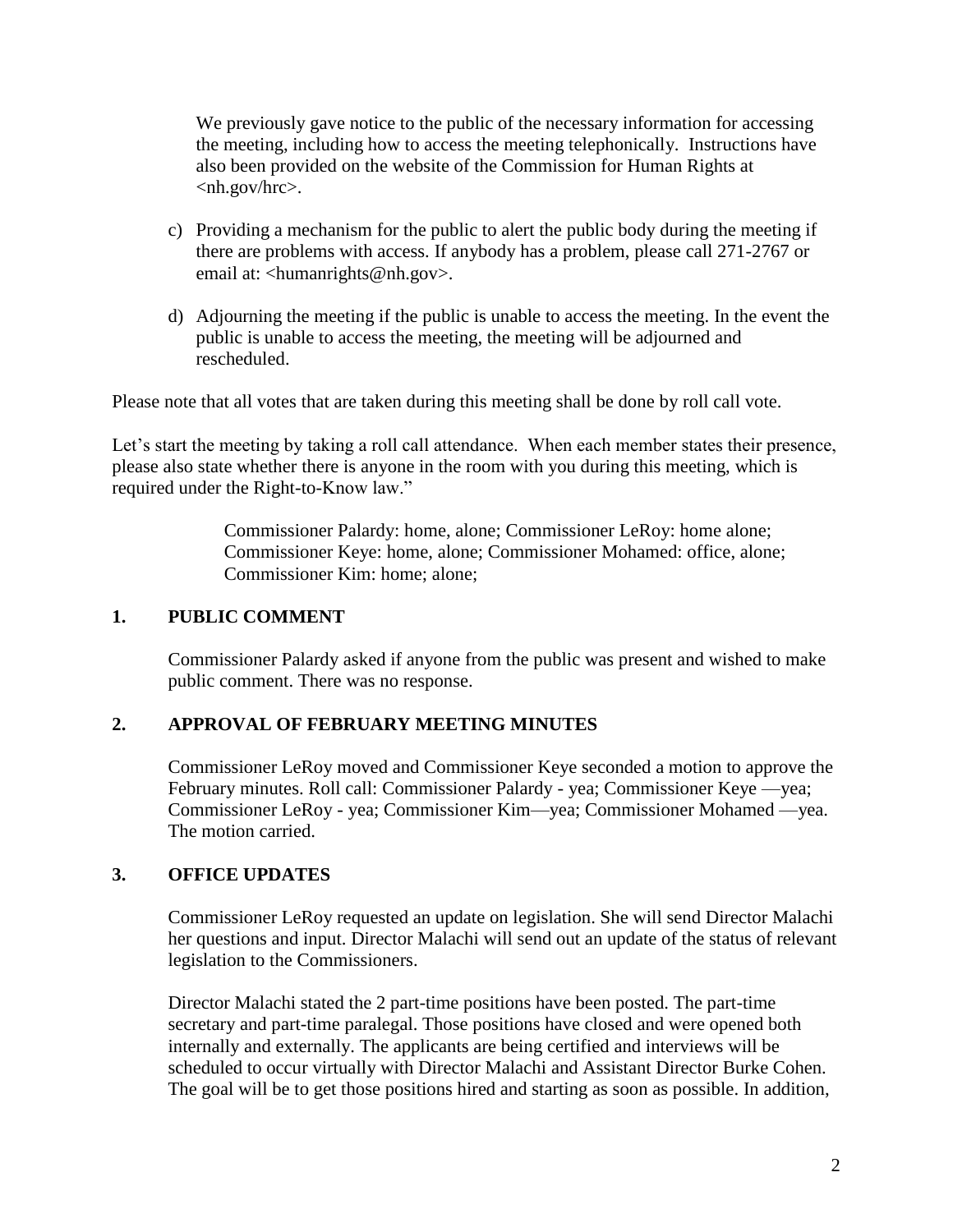the Governor & Executive Council approved the reclassification of the full-time Intake Coordinator position. This position will be posted as soon as possible. It will be posted internally. Director Malachi is hopeful the pool of internal candidates will be good and that position will be filled promptly.

Commissioner Keye made an inquiry about the Commissioner oversight of hiring. Commissioner Palardy responded that there is somewhat of a gray area relative to whose duty it is. Generally, it is seen as the duty of the Director and Assistant Director to manage staff including the hiring process. Commissioner Palardy reiterated that AAG Perlow had explained to the Commissioners that if the Commissioners were to become involved in the hiring process that it would become complicated by the Commissioners needing to form a subcommittee. Commissioner Keye commented that he is ok with the decision not to get further involved with the hiring process and to rely on the judgement of the Director and Assistant Director. Commissioner

Director Malachi and Assistant Director Burke Cohen are meeting with some other agency staff tomorrow to discuss the upcoming logistics of the April public hearing, which will be virtual.

Assistant Director Burke Cohen is working on securing interns this summer. She has reached out to 11 applicants. Interviews will be set up virtually for interested applicants with Director Malachi and Assistant Director Burke Cohen. Assistant Director is excited and hopeful that the Commission will secure 2 good summer interns for this year.

## **4. REVIEW OF INVESTIGATOR CASE LOAD**

Assistant Director Burke Cohen stated the NHCHR does not currently have a contract amount for EEOC; therefore, the number is defaulted to the amount of last year's contract, which was 170 cases. Director Malachi and Assistant Director Burke Cohen have heard from the EEOC that the contracts are being worked on and should be distributed soon.

Assistant Director Burke Cohen said the cases continue to be filed at about 15-20 per months. The staff continues to closes cases as promptly as possible including working to assist with direct negotiations and getting cases scheduled for mediation using the Commission's free mediation program. The mediation program has helped cases in the pending file move forward to closure. Assistant Director Burke Cohen is hopeful that once the Intake Coordinator is hired and with the addition of the interns that some of the pending file cases will be able to be moved to closure through resolution, which will reduce the number of unassigned cases.

Commissioner Keye as Assistant Director Burke Cohen what her definition of accomplishments were for the Commission. Assistant Director Burke Cohen stated she saw accomplishment for the Commission as twofold. It is enforcement and outreach. Assistant Director Burke Cohen stated the Commission continues to do its duty as the enforcement agency by taking cases and processing the cases to investigation and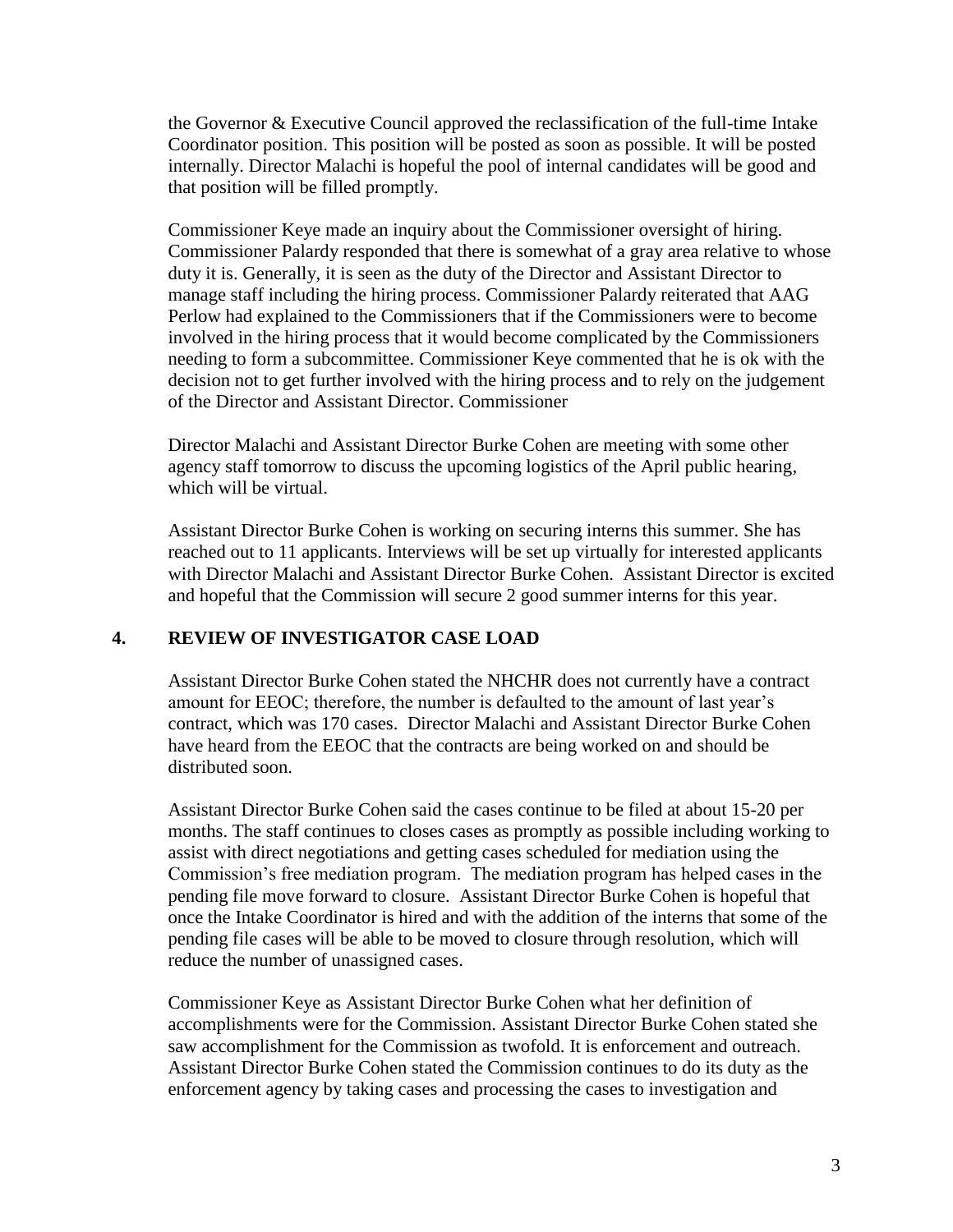resolution. It has been a bit more difficult due to the national pandemic to complete a lot of outreach, but Assistant Director Burke Cohen is hopeful as life returns to the new normal after the pandemic that the Commission will be able to resume more of its outreach activities that Director Malachi and she had been working on pre-pandemic. Assistant Director Burke Cohen is also hopeful that the outreach and education could include requiring training for those cases in which probable cause is found.

Commissioner LeRoy inquired about the contract and why it is so delayed. Director Malachi explained this delay is normal. She added the Commission operates on the assumption that the contract amount will not be lower than the year before and operates to ensure we meet the contract plus some cases to allow for possible upward modification. Assistant Director Burke Cohen concurred with Director Malachi and added that currently the Commission has completed 36% of its contract, which seems low compared to last year. However, the Commission held some cases for closure until the new contract year in FFY2020 and going forward the Commissioners have chosen that we no longer continue that practice. Even though the contract completion is only at 36%, Assistant Director Burke Cohen and Director Malachi believe it will not be an issue for it to be completed with the possibility for upward modification eligibility. Both believe this will occur due to the staff and the additional staff to be hired, which will allow current staff to take a step back from the support duties they have been doing and concentrate on case processing. In addition, the Intake Coordinator and interns will help to process the pending file cases toward early resolution when possible.

## **5. HEARING SCHEDULE UPDATE**

Assistant Director Burke Cohen discussed the hearing scheduling. She stated a hearing is scheduled for April 20, 2021. She said the panel is made up of Commissioner LeRoy, Commissioner Mohamed and Commissioner Samuel. Assistant Director Burke Cohen stated she sent an email out to the panel requesting confirmation of ability to attend and a conflict check. She has heard from Commissioner Samuel. She requested Commissioners LeRoy and Mohamed letter her know this week about their availability and any conflicts. Commissioner LeRoy requested the email be resent. Assistant Director Burke Cohen stated she would resend the email this evening and to let her know if either didn't receive it by tomorrow.

## **6. OTHER BUSINESS**

Commissioner Shirley has stepped down from her position as Commissioner after approximately thirteen years of service. Commissioner LeRoy requested an official letter be sent to Commissioner Shirley thanking her for her service. Commissioner Palardy requested Commissioner Keye draft the letter as he served with Commissioner Shirley the longest. Commissioner Keye agreed to draft the letter and will send it to the other Commissioners for further input. Director Malachi will look into getting a certificate of service made for Commissioner Shirley to go along with the letter from the Commissioners. Commissioner Palardy requested the letter be ready at the next Commissioners' meeting in April.